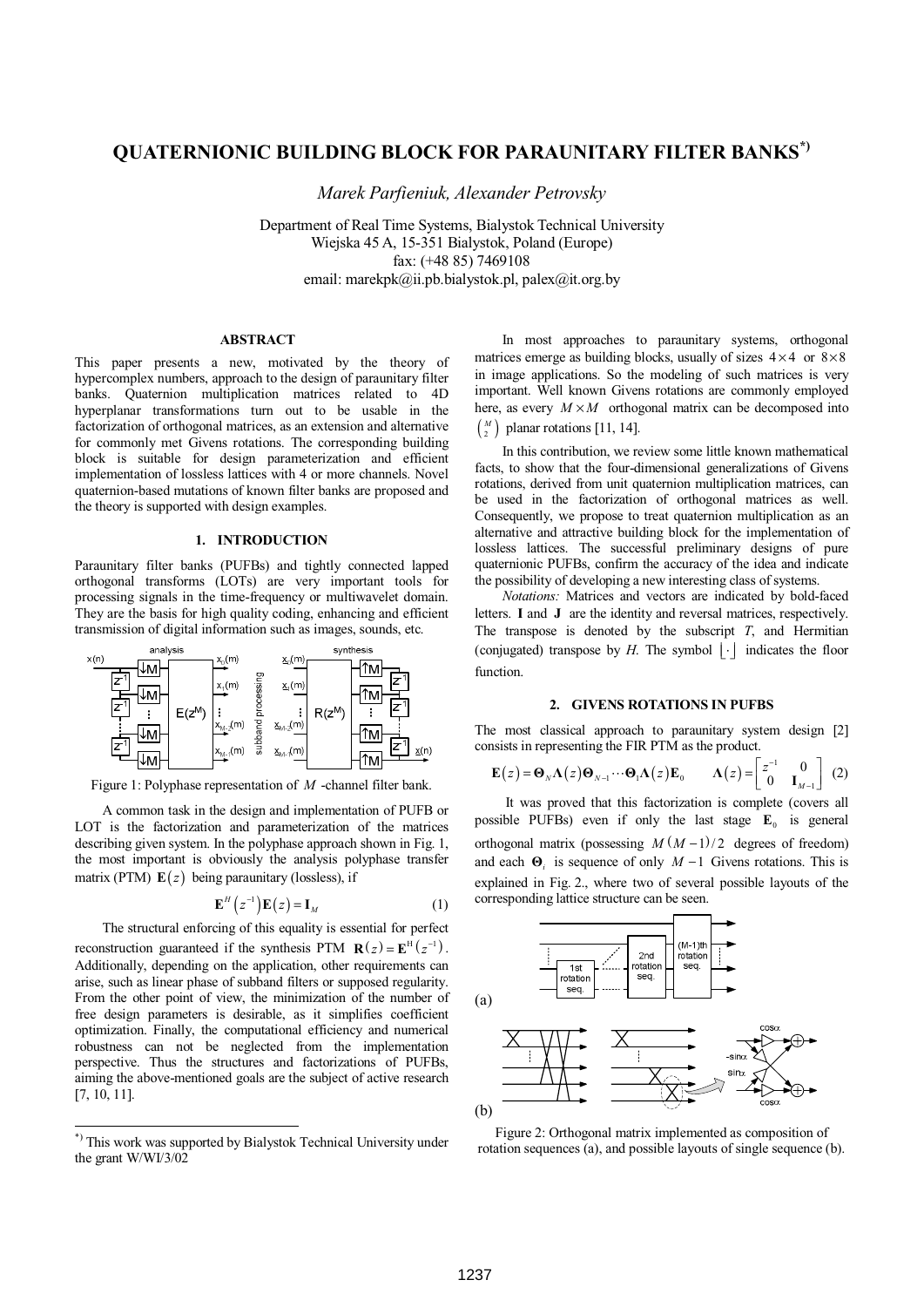The basis for this is Givens reduction of a matrix to uppertriangular form. Its details can be easily found [2, 11, 14], so we only draw the main concept of selective entry annihilation via multiplication by an appropriate transposed rotation matrix.

$$
\begin{bmatrix}\n1 & \cdots & 0 & 0 & 0 \\
\vdots & \ddots & \vdots & \vdots & \vdots \\
0 & \cdots & 1 & 0 & 0 \\
\cdots & 0 & \cos \alpha & \sin \alpha \\
0 & \cdots & 0 & -\sin \alpha & \cos \alpha\n\end{bmatrix}\n\mathbf{R} =\n\begin{bmatrix}\n\times & \times & \cdots & \times \\
\vdots & \vdots & \ddots & \times \\
\times & \times & \cdots & \times \\
\times & \times & \cdots & \times \\
0 & \times & \cdots & \times\n\end{bmatrix}
$$
\n(3)

Repeating this step  $\binom{M}{2}$  times, all elements below the diagonal can

be zeroed. As the orthogonal matrix **R** is reduced, the elements above the diagonal also disappear simultaneously, we are left with  $diag{I, \pm 1}.$ 

Conversely, any special (with the determinant equal +1) orthogonal matrix can be built by accumulating rotations (each parameterized by one angle). The construction of general orthogonal matrix requires additional sign parameters (or equivalently involving Householder reflections) but this can be neglected as not constraining the freedom of filter bank design and simplifying its optimization.

Such approach to the synthesis of orthogonal matrices is exploited in many subsequent works on lossless systems [7, 10, 11]. For example, the factorization of linear phase PUFB

$$
\mathbf{E}(z) = \mathbf{G}_{N}(z)\mathbf{G}_{N-1}(z)\cdots\mathbf{G}_{1}(z)\mathbf{E}_{0}
$$
\n
$$
\mathbf{E}_{0} = \text{diag}\{\mathbf{U}_{0}, \mathbf{V}_{0}\}\hat{\mathbf{W}} \qquad \mathbf{W} = \frac{1}{\sqrt{2}}\begin{bmatrix} \mathbf{I} & \mathbf{I} \\ \mathbf{I} & -\mathbf{I} \end{bmatrix}
$$
\n
$$
\mathbf{G}_{i}(z) = \text{diag}\{\mathbf{I}, \mathbf{V}_{i}\} \mathbf{W} \mathbf{\Lambda}(z) \mathbf{W}
$$
\n
$$
\hat{\mathbf{W}} = \frac{1}{\sqrt{2}}\begin{bmatrix} \mathbf{I} & \mathbf{J} \\ \mathbf{J} & -\mathbf{I} \end{bmatrix}
$$
\n(4)

contains arbitrary  $M/2 \times M/2$  orthogonal matrices  $\mathbf{U}_0$  and  $\mathbf{V}_i$ , which can be modeled with rotations.

#### **3. CONCEPT OF QUATERNIONS**

A quaternion is a 4-dimensional hypercomplex number

$$
Q = q_1 + q_2 i + q_3 j + q_4 k \qquad q_{i=1,4} \in R
$$
 (5)

based on three distinct imaginary units  $i, j, k$ . Its conjugate and norm are defined similarly to those of complex numbers

$$
Q^* = q_1 - q_2 i - q_3 j - q_4 k
$$
  
\n
$$
||Q|| = \sqrt{q_1^2 + q_2^2 + q_3^2 + q_4^2}
$$
 (6)

$$
\|\mathcal{Z}\| = \sqrt{q_1 + q_2 + q_3 + q_4}
$$
 (7)  
Alternatively, given quaternion can be represented in 4D polar coordinates with modulus and three angles.

$$
q_1 = \mu \cos \phi \qquad \qquad \mu = ||Q||
$$
  
\n
$$
q_2 = \mu \sin \phi \cos \psi \qquad 0 \le \phi \le \pi
$$
  
\n
$$
q_3 = \mu \sin \phi \sin \psi \cos \chi \qquad 0 \le \psi \le \pi
$$
  
\n
$$
q_4 = \mu \sin \phi \sin \psi \sin \chi \qquad 0 \le \chi < 2\pi
$$
 (8)

In given angle ranges, such representation is unique. It is very important as allowing easy parameterization of the unit quaternions having  $\mu = 1$ .

 Quaternion addition is performed in the same manner as in the case of complex numbers. But multiplication is no longer commutative, though still being associative.

$$
i2 = j2 = k2 = ijk = -1
$$
  
ij = -ji = k   
 jk = -kj = i   
ki = -ik = j (9)

 So factor ordering is significant in the quaternion products, as  $PQ \neq QP$ .

 Quaternions are not a new invention, as their history begins in the XIX century. They are commonly used to represent 3D geometrical transformations. In DSP, quaternions are quite popular in image processing as the colour information can be consistently identified with a hypercomplex signal. Also, there were attempts to use them and their mutation - biquaternions in filter design  $[8, 9, 12, 16]$ 13]. But the results were not sufficiently spectacular to attract wider attention.

#### **4. QUATERNION MULTIPLICATION MATRICES**

#### **4.1 Quaternion multiplication in matrix form**

It is convenient to treat quaternions as four-element vectors.

$$
Q = q_1 + q_2 i + q_3 j + q_4 k \Rightarrow Q = [q_1 \quad q_2 \quad q_3 \quad q_4]^T \quad (10)
$$

In this case, quaternion addition corresponds to that of vectors, and multiplication can be represented in two forms as matrixvector product

$$
R = PQ = \begin{bmatrix} p_1 & -p_2 & -p_3 & -p_4 \ p_2 & p_1 & -p_4 & p_3 \ p_3 & p_4 & p_1 & -p_2 \ p_4 & p_1 & -p_2 & q_3 \end{bmatrix} \begin{bmatrix} q_1 \\ q_2 \\ q_3 \\ q_4 \end{bmatrix} = \begin{bmatrix} q_1 & -q_2 & -q_3 & -q_4 \ q_2 & q_1 & q_4 & -q_3 \ q_3 & -q_4 & q_1 & q_2 \ q_4 & q_3 & -q_2 & q_1 \end{bmatrix} \times \begin{bmatrix} p_1 \\ p_2 \\ p_3 \\ p_4 \end{bmatrix}
$$
 (11)

with **M**<sup>+</sup> standing for the left-side multiplication matrix and **M**<sup>−</sup> for the right-side one.

 It can be easily verified that the transpositions of the matrices are equivalent to taking the conjugate quaternions.

$$
\mathbf{M}^+\left(Q^*\right) = \mathbf{M}^+\left(Q\right)^T \qquad \mathbf{M}^-\left(Q^*\right) = \mathbf{M}^-\left(Q\right)^T \qquad (12)
$$

All rows and columns have the same norm, so the matrices can be easily normalized. The resulting unit quaternion multiplication matrices have many interesting properties [3], and hence all following considerations are restricted to them, unless stated otherwise.

Both matrices are members of the group SO(4) of all special orthogonal  $4 \times 4$  matrices. Moreover,  $M^+(Q)$  is symplectic orthogonal, i.e.

$$
\mathbf{M}^+\left(Q\right)^{-1} = \hat{\mathbf{J}}_4 \mathbf{M}^+\left(Q\right)^T \hat{\mathbf{J}}_4 \qquad \hat{\mathbf{J}}_4 = \begin{bmatrix} 0 & \mathbf{I}_2 \\ -\mathbf{I}_2 & 0 \end{bmatrix} \tag{13}
$$

They can be identified as four-dimensional analogues of Givens rotations, well suited to the decompositions of different structured matrices [3]. The best known result concerns  $3 \times 3$ rotation matrices, but here we go toward higher dimensions.

#### **4.2 Parameterization of 4 x 4 orthogonal matrices**

Quaternions are especially suited to the parameterization of  $4 \times 4$ orthogonal matrices. Namely, every matrix belonging to SO(4), can be represented as a product of left and right unit quaternion multiplication matrices.

$$
\forall \underset{\mathbf{R} \in SO(4) \, P, Q \in \text{unit quat.}}{\exists} \mathbf{R} = \mathbf{M}^+(P) \cdot \mathbf{M}^-(Q) \tag{14}
$$

This fact is rather little known, though several different forms of its proof were published [1, 3, 6]. One can check that the product (14) is commutative and the factors can be transposed. The decomposition is unique up to sign, as  $(-P, -Q)$  is also a valid solution. Neglecting these trivial transformations, there are six actual degrees of freedom, identified with the angles in the polar representations (8) of *P* and *Q* . This does not differ from 2D Givens approach.

It should be mentioned that in the biquaternion algebra exploited in [12, 13], multiplication is commutative and there is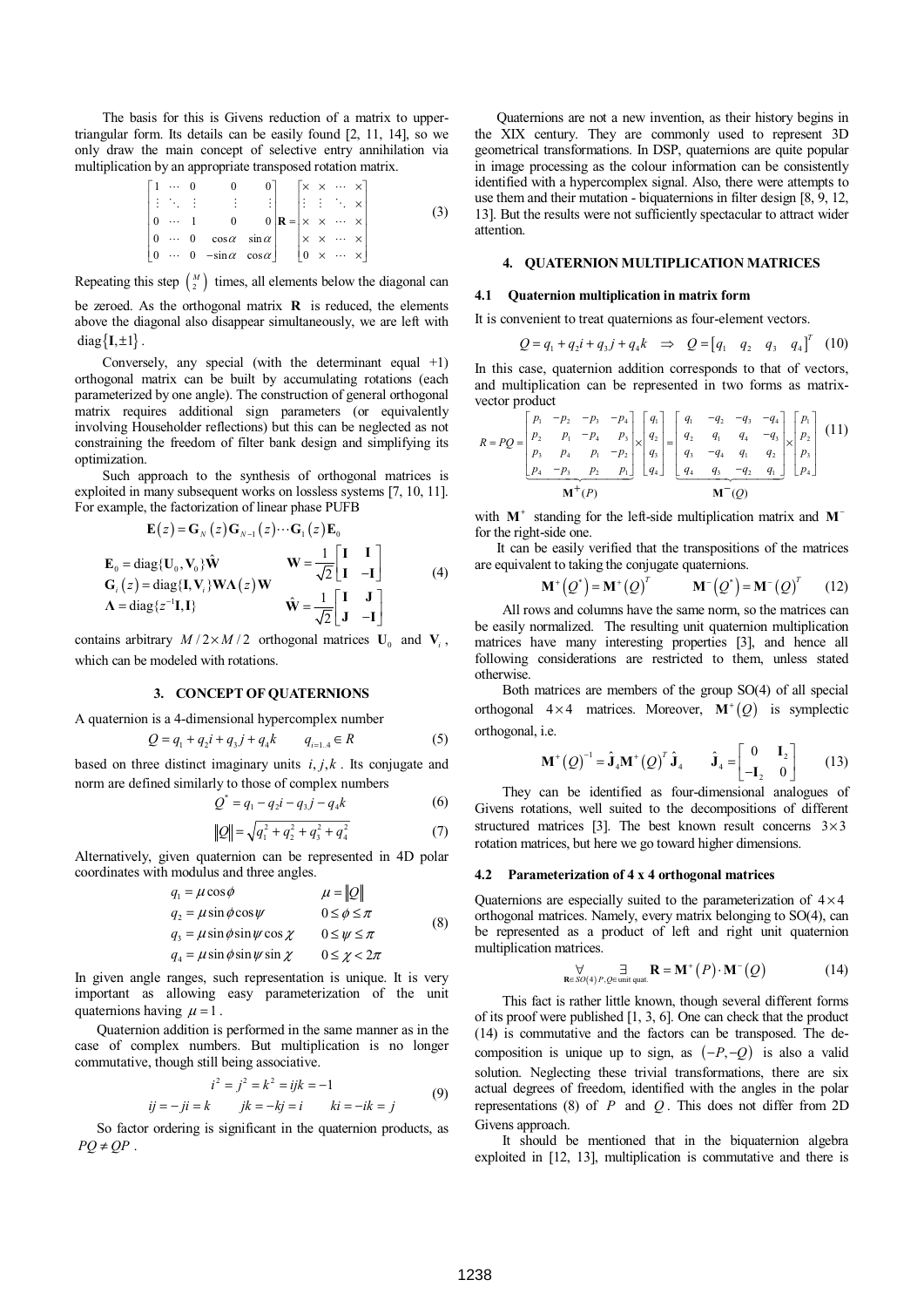only one, but non-orthogonal multiplication matrix useless in our context.

#### **4.3 Parameterization of general orthogonal matrices**

Quaternion multiplication matrices can also be used in the factorization of arbitrary  $M \times M$  ( $M > 4$ ) orthogonal matrix. The algorithm is very similar to the reduction described in Sec. 2. But now, the main tool is 4D Givens rotation matrix built by embedding **M**<sup>+</sup> in the identity matrix. The case of **M**<sup>−</sup> is also valid but we omit it for discussion clarity. One step consists in the multiplication of given matrix **R** by transposed 4D rotation matrix.

$$
\begin{bmatrix}\n1 & \cdots & 0 & 0 & 0 & 0 & 0 \\
\vdots & \ddots & \vdots & \vdots & \vdots & \vdots & \vdots \\
0 & \cdots & 1 & 0 & 0 & 0 & 0 \\
\cdots & 0 & q_1 & q_2 & q_3 & q_4 \\
\vdots & \ddots & \ddots & \ddots & \ddots & \vdots \\
0 & \cdots & 0 & -q_2 & q_1 & q_4 & -q_3 \\
\cdots & \cdots & \cdots & \cdots & \cdots & \cdots & \vdots \\
0 & \cdots & 0 & -q_3 & -q_4 & q_1 & q_2 \\
\vdots & \ddots & \ddots & \ddots & \ddots & \ddots & \vdots \\
0 & \cdots & 0 & -q_4 & q_3 & -q_2 & q_1\n\end{bmatrix}\n\mathbf{R} =\n\begin{bmatrix}\nx & x & \cdots & x \\
x & x & \cdots & x \\
x & x & \cdots & x \\
0 & x & \cdots & x \\
0 & x & \cdots & x \\
0 & x & \cdots & x\n\end{bmatrix}
$$
\n(15)

The last four rows are replaced by their linear combinations. The angles of the rotation can be selected to zero three elements at once. The angle determination is directly related to the conversion of quaternion from rectangular (5) to polar representation (8).

To eliminate the subsequent entries of the current column, we repeat the above operation using a new properly modified rotation matrix. If the number of remaining elements is less than 4, the transition to common 2D rotations is appropriate. Thus we have a novel mixed 2D / 4D Givens reduction. Following this way, we can reduce the first column to obtain

$$
\mathbf{\Theta}_{0,0}^T \mathbf{\Theta}_{0,1}^T \cdot \mathbf{\Theta}_{M-2-2\beta(M)}^T \mathbf{R} = \begin{bmatrix} 1 & 0 \\ 0 & \mathbf{R}^1 \end{bmatrix}
$$
 (16)

It may be shown that  $\beta(M) = |(M-1)/3|$  quaternionic, and

#### $M - 1 - 3\beta(M)$  2D Givens rotations are needed.

As **R**' is an orthogonal matrix of reduced size, it can be factorized in the above manner as well. But if it is  $4 \times 4$  matrix, the result from Sec. 4.2 can be exploited and the factorization is completed with the product of two rotation matrices (one based on **M**<sup>−</sup> ). Finally, the reduced matrix can be expressed as

$$
\mathbf{R} = \underbrace{\mathbf{\Theta}_{0,M-2-2\beta(M)}...\mathbf{\Theta}_{0,0}}_{\mathbf{0},M-3-2\beta(M-1)}...\mathbf{\Theta}_{1,0}}_{\mathbf{0},\mathbf{0}}...\underbrace{\mathbf{\Theta}_{M-4,+}\mathbf{\Theta}_{M-4,-}}_{\mathbf{0},\mathbf{0},\mathbf{1}} \quad (17)
$$

In total there are  $\beta(M) (M - \frac{3}{2} (\beta(M) + 1)) + 1$  4D rotations,

and  $|(M-2)/3|+2|(M-3)/3|$  2D Givens rotations. An example of a lattice derived this way can be seen in Fig. 3.



Figure 3: Lattice for  $8 \times 8$  orthogonal matrix mixing 4D and 2D Givens rotations.

#### **4.4 Connection to Givens rotations**

As orthogonal, the matrices **M**<sup>+</sup> and **M**<sup>−</sup> can be factorized into six Givens rotations. This is done in quite interesting way ('c' - cosine and 's' - sine).

| $\mathbf{M}^{\dagger}(Q)$ = |  |                     |  |  |  |  |                                                                                                                                                                                                                                                                                                                                                                                                               |  |  |  |  |  |  |  | (18) |      |  |
|-----------------------------|--|---------------------|--|--|--|--|---------------------------------------------------------------------------------------------------------------------------------------------------------------------------------------------------------------------------------------------------------------------------------------------------------------------------------------------------------------------------------------------------------------|--|--|--|--|--|--|--|------|------|--|
|                             |  |                     |  |  |  |  | $\begin{bmatrix} 1 & 0 & 0 & 0 \\ 0 & 1 & 0 & 0 \end{bmatrix} \begin{bmatrix} 1 & 0 & 0 & 0 \\ 0 & c\psi & -s\psi & 0 \end{bmatrix} \begin{bmatrix} c\phi & -s\phi & 0 & 0 \\ s\phi & c\phi & 0 & 0 \end{bmatrix} \begin{bmatrix} 1 & 0 & 0 & 0 \\ 0 & c\psi & s\psi & 0 \end{bmatrix} \begin{bmatrix} 1 & 0 & 0 & 0 \\ 0 & 1 & 0 & 0 \end{bmatrix}$                                                          |  |  |  |  |  |  |  |      |      |  |
|                             |  | $\mathbf{M}^-(Q)$ = |  |  |  |  | $\begin{bmatrix} 0 & 0 & c z & -s z & 0 & s w & c w & 0 \\ 0 & 0 & s z & c z & 0 & 0 & 0 & 1 \end{bmatrix} \begin{bmatrix} 0 & 0 & c \phi & -s \phi & 0 & -s w & c w & 0 & 0 & 0 & c z & s z \\ 0 & 0 & s \phi & c \phi & 0 & 0 & 0 & 1 & 0 & -s z & c z \end{bmatrix}$                                                                                                                                       |  |  |  |  |  |  |  |      | (19) |  |
|                             |  |                     |  |  |  |  | $\begin{bmatrix} 1 & 0 & 0 & 0 \\ 0 & 1 & 0 & 0 \\ 0 & 0 & c\chi & -s\chi \\ 0 & 0 & s\chi & c\chi \\ \end{bmatrix} \begin{bmatrix} 1 & 0 & 0 & 0 \\ 0 & c\psi & -s\psi & 0 \\ 0 & s\psi & c\psi & 0 \\ 0 & 0 & 0 & 1 \\ \end{bmatrix} \begin{bmatrix} c\phi & -s\phi & 0 & 0 \\ s\phi & c\phi & 0 & 0 \\ 0 & 0 & c\phi & s\phi \\ 0 & 0 & -s\psi & c\psi & 0 \\ 0 & 0 & 0 & 1 \end{bmatrix} \begin{bmatrix}$ |  |  |  |  |  |  |  |      |      |  |

These equations correspond to the following lattice structure



Figure 4: Givens decomposition of quaternion multiplication.

The angles of Givens rotations are simply the same as in polar quaternion representation (8).

#### **5. PARAUNITARY SYSTEMS WITH QUATERNIONIC BUILDING BLOCKS**

#### **5.1 Implementational advantages of new building block**

The preceding sections show that the quaternion multiplication matrices can replace Givens rotations, but the real profits offered by the quaternionic approach must be indicated. They are related to the implementation and concern very important issues.

Firstly, the quaternion product can be computed very efficiently with only 8 real multiplications [4]. Thus the complexity related to the product (14) is comparable with that of the multiplication by the corresponding  $4 \times 4$  orthogonal matrix. This is not a case of Givens rotations, whose are too complex to be useful in the implementations of multichannel systems [10].

To have a quaternion multiplication matrix it is sufficient to store only 4 numbers. Thus two quaternions occupy less memory than the 16 elements of the direct form of the equivalent orthogonal matrix.

The numerical robustness of quaternionic arithmetic is noteworthy. Due to constant column norm [14], quaternion matrices can easily be re-orthogonalized after quantization to retain losslessness.

The quaternion arithmetic is well suited to hardware realizations in VLSI and FPGA. It can be implemented using distributed arithmetic, with only adders, shifters and ROMs [9]. Moreover, there exists a four-dimensional extension of the CORDIC algorithm to the quaternion rotations [5].

#### **5.2 Quaternionic mutations of existing structures**

The idea of modeling  $4 \times 4$  orthogonal matrices with the quaternion multiplications, directly applies to many known structures of PUFBs, giving equivalent lattices with better implementational properties.



Figure 5: Pure quaternionic structure for 4 channel PUFB.

As an example, let us consider, shown in Fig. 5, quaternionic equivalent of the 4-channel system described by (2). The transition